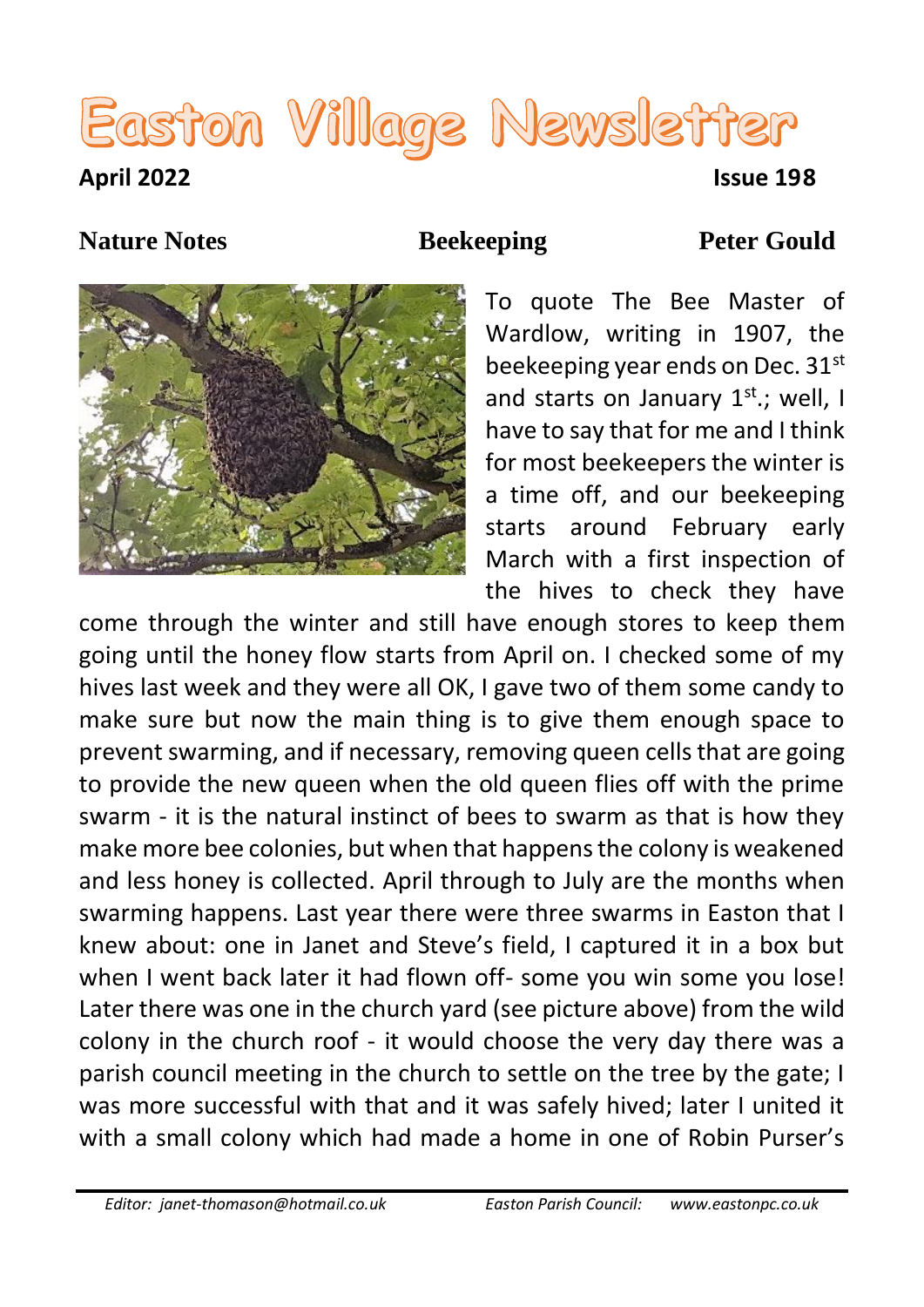trailers, I took them over to Alconbury and so far, they are doing well. There were several swarms in the surrounding villages, quite often they are from wild colonies; I was able to get one in Linton which was exciting as it was at the top of a grain silo, and one in Great Gidding which was low down but took a lot of encouragement to eventually go into the box. No doubt this year will also bring its share of swarms, but hopefully also a good crop of honey to be harvested in June and July, beginning with the hawthorn and horse chestnut, then the fruit blossom followed by the clover and bramble and finishing with the lime, plus all the field crops of rape, field beans and borage - weather permitting!

### **The Queen's Green Canopy The Parish Council**



On Saturday the 12th of March a small band of village volunteers assisted the Parish Council to reinstate a lost hedge on the boundary of one of the Easton Charity fields near

the Ellington footpath. A single line of 312 mixed species hedging plants was planted following a suggestion by Brian Davis the village wildlife expert.

### **Chimney Sweep Reminder**

There are still a few slots available for the Chimney sweep In May on Tuesday 10th and Wednesday 11th May. Please email by 5th April if you want a slot using the email address at the bottom of the Newsletter, so I can sort out the final schedule for Mr Burrows. Thank you.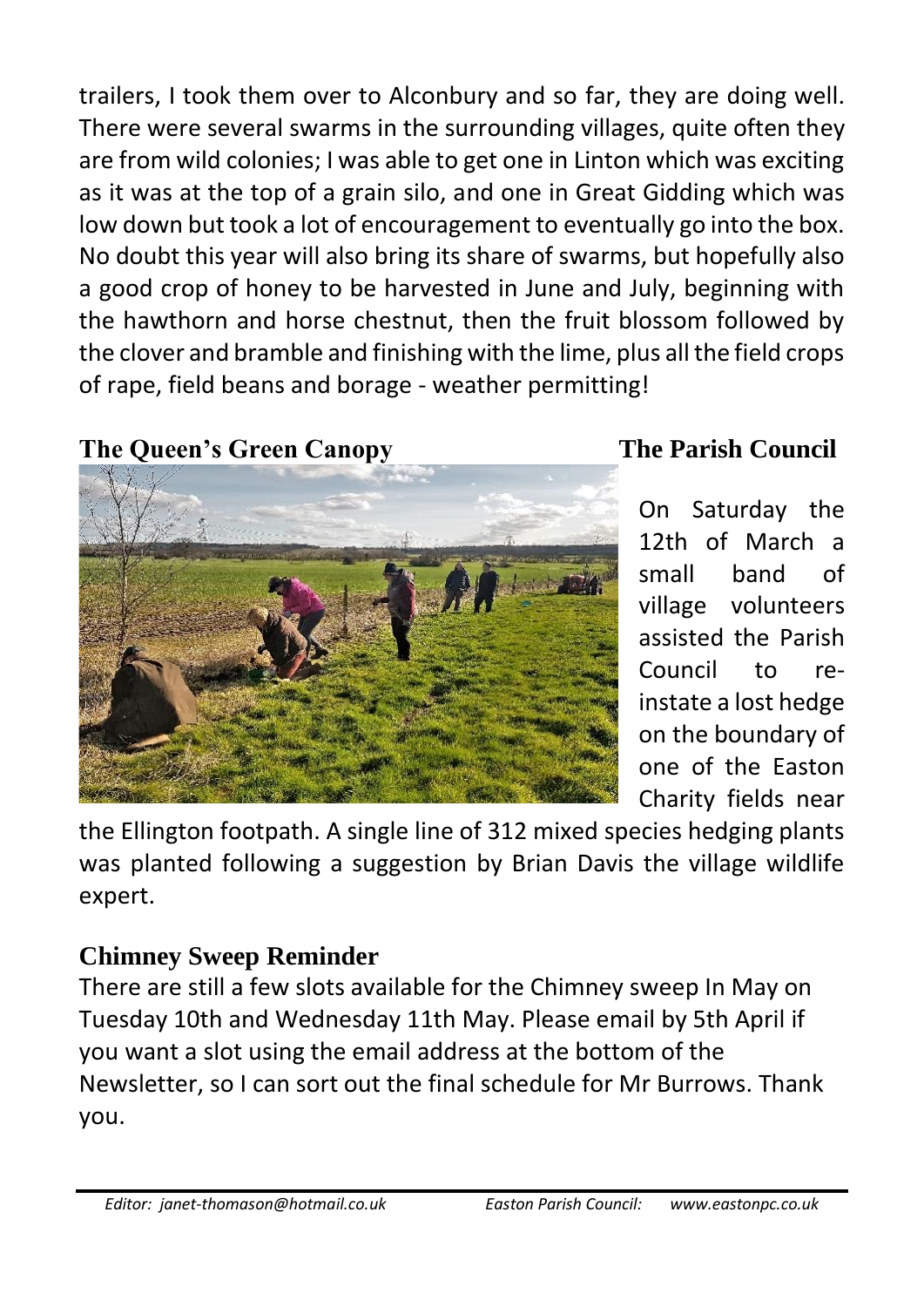### **Club 59 John Maith**

The new round for 2022/23 is up and running and the first winner for February was Claire and Michael Lawson with number 20. Congratulations to Claire and Michael. Thanks to all for your continued support and those joining who recently moved to the village. The next draw will be on Saturday 26th March, so good luck to all,

### **Springtime- composted horse manure for the garden**



Compared with last year, spring seems to have arrived earlier this year. As we want to get started tending vegetable beds and flower beds, we have started digging out the

composted manure already this year.

For those new to the village (and there are a few), each year we offer free horse manure from Springfield, in Chapel Lane (opposite the village pump). The manure is left for at least 18 months to fully compost, and is then dug out and transported by the narrow-gauge railway for spreading back onto the fields and is also left on the driveway for neighbours to help themselves.

It will be available from now, until the start of May. You can bring your own wheelbarrow and take as much as you wish from a wagon left in the driveway each weekend, or alternatively just bring your car and load up with the bags of compost which will be left next to the drive.